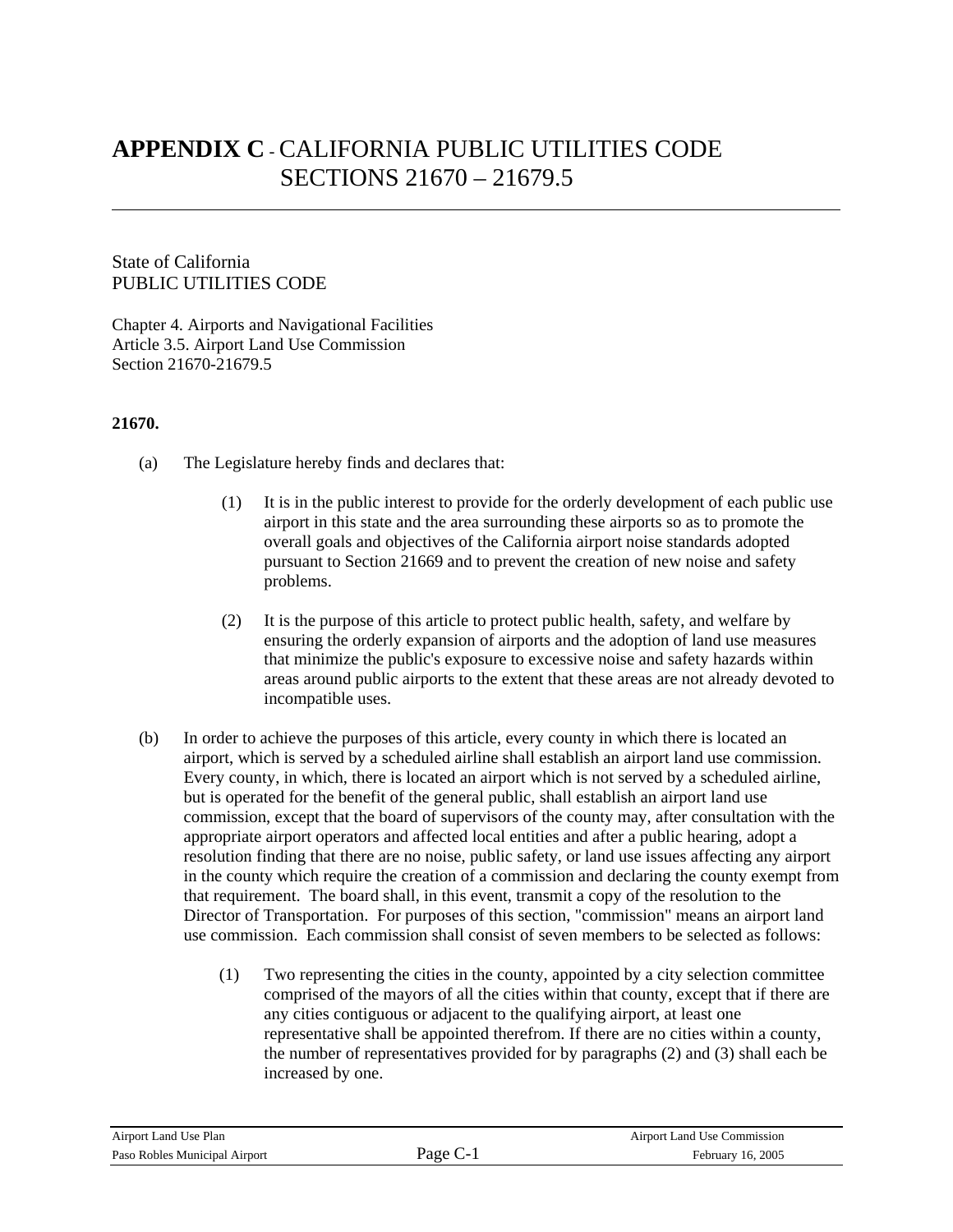- (2) Two representing the county, appointed by the board of supervisors.
- (3) Two having expertise in aviation, appointed by a selection committee comprised of the managers of all of the public airports within that county.
- (4) One representing the general public, appointed by the other six members of the ommission. c
- (c) Public officers, whether elected or appointed, may be appointed and serve as members of the commission during their terms of public office.
- (d) and the proxy shall serve at the pleasure of the appointing member. A vacancy in the office of proxy shall be filled promptly by appointment of a new proxy. Each member shall promptly appoint a single proxy to represent him or her in commission affairs and to vote on all matters when the member is not in attendance. The proxy shall be designated in a signed written instrument, which shall be kept on file at the commission offices,
- (e) of, and familiarity with, the function, operation, and role of airports, or is an elected official of a local agency, which owns or operates an airport. A person having an "expertise in aviation" means a person who, by way of education, training, business, experience, vocation, or avocation has acquired and possesses particular knowledge
- (f) l It is the intent of the Legislature to clarify that, for the purposes of this article that specia agencies that are subject to airport land use laws and other requirements of this article. districts, school districts, and community college districts are included among the local

## **1670.1. 2**

- (a) designated body, then the body so designated shall assume the planning responsibilities of an airport land use commission as provided for in this article, and a commission need not be formed in that county. Notwithstanding any other provision of this article, if the board of supervisors and the city selection committee of mayors in the county each makes a determination by a majority vote that proper land use planning can be accomplished through the actions of an appropriately
- (b) A body designated pursuant to subdivision (a) which does not include among its membership at 21670, shall, when acting in the capacity of an airport land use commission, be augmented so ommission shall be constituted pursuant to this section on and after March 1, 1988. c least two members having an expertise in aviation, as defined in subdivision (e) of Section that body, as augmented, will have at least two members having that expertise. The
- (c) (1) Notwithstanding subdivisions (a) and (b), and subdivision (b) of Section 21670, if accomplished pursuant to this subdivision, then a commission need not be formed in that county. the board of supervisors of a county and each affected city in that county each makes a determination that proper land use planning pursuant to this article can be
	- (2) that proper land use planning may be accomplished and a commission is not formed If the board of supervisors of a county and each affected city makes a determination

| Airport Land Use Plan         |                      | Airport Land Use Commission |
|-------------------------------|----------------------|-----------------------------|
| Paso Robles Municipal Airport | Page $C_{\text{-}2}$ | February 16, 2005           |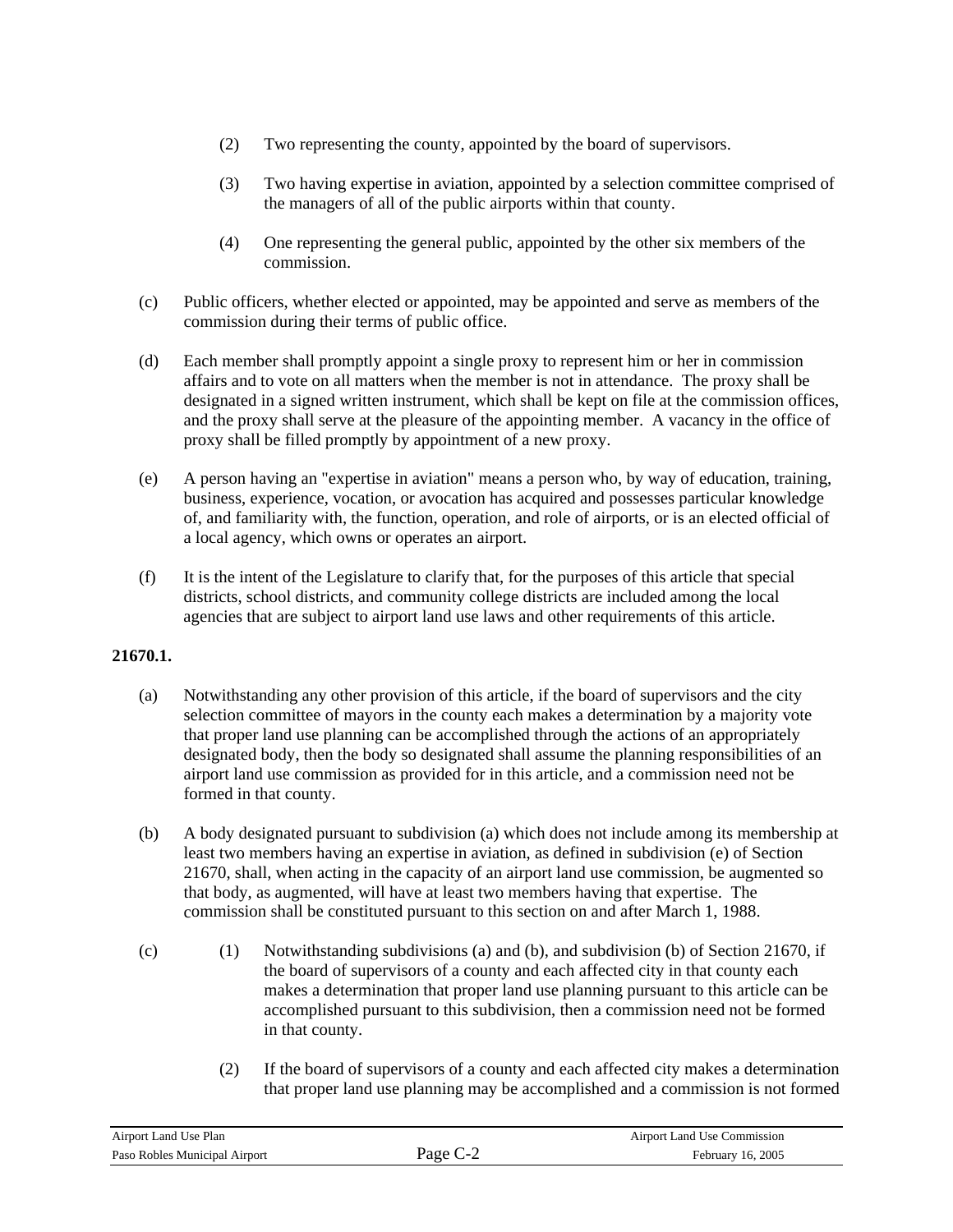pursuant to paragraph (1), that county and the appropriate affected cities having jurisdiction over an airport, subject to the review and approval by the Division of Aeronautics of the department, shall do all of the following:

- (A) Adopt processes for the preparation, adoption, and amendment of the airport land use compatibility plan for each airport that is served by a scheduled airline or operated for the benefit of the general public.
- (B) interested groups, and other public agencies regarding the preparation, Adopt processes for the notification of the general public, landowners, adoption, and amendment of the airport land use compatibility plans.
- (C) Adopt processes for the mediation of disputes arising from the preparation, adoption, and amendment of the airport land use compatibility plans.
- (D) Adopt processes for the amendment of general and specific plans to be consistent with the airport land use compatibility plans.
- ) Designate the agency that shall be responsible of the preparation, adoption,  $(E)$ and amendment of each airport land use compatibility plan.
- (3) The Division of Aeronautics of the department shall review the processes adopted pursuant to paragraph (2), and shall approve the processes if the division determines that the processes are consistent with the procedure required by this article and will do all of the following:
	- (A) Result in the preparation, adoption, and implementation of plans within a reasonable amount of time.
	- (B) division, and any applicable federal aviation regulations, including, but not limited to, Part 77 commencing with Section 77.1) of Title 14 of the Code Rely on the height, use, noise, safety, and density criteria that are compatible with airport operations, as established by this article, and referred to as the Airport Land Use Planning Handbook, published by the of Federal Regulations.
	- (C) Provide adequate opportunities for notice to, review of, and comment by the general public, landowners, interested groups, and other public agencies.
- (4) within 90 days of the determination of noncompliance by the division and an airport land use compatibility plan shall be adopted pursuant to this article within If the county does not comply with the requirements of paragraph (2) within 120 days, then the airport land use compatibility plan and amendments shall not be considered adopted pursuant to this article and a commission shall be established 90 days of the establishment of the commission.
- (d) A commission need not be formed in a county that has contracted for the preparation of airport land use compatibility plans with the Division of Aeronautics under the California Aid to

| Airport Land Use Plan         |        | Airport Land Use Commission |
|-------------------------------|--------|-----------------------------|
| Paso Robles Municipal Airport | rage ' | February 16, 2005           |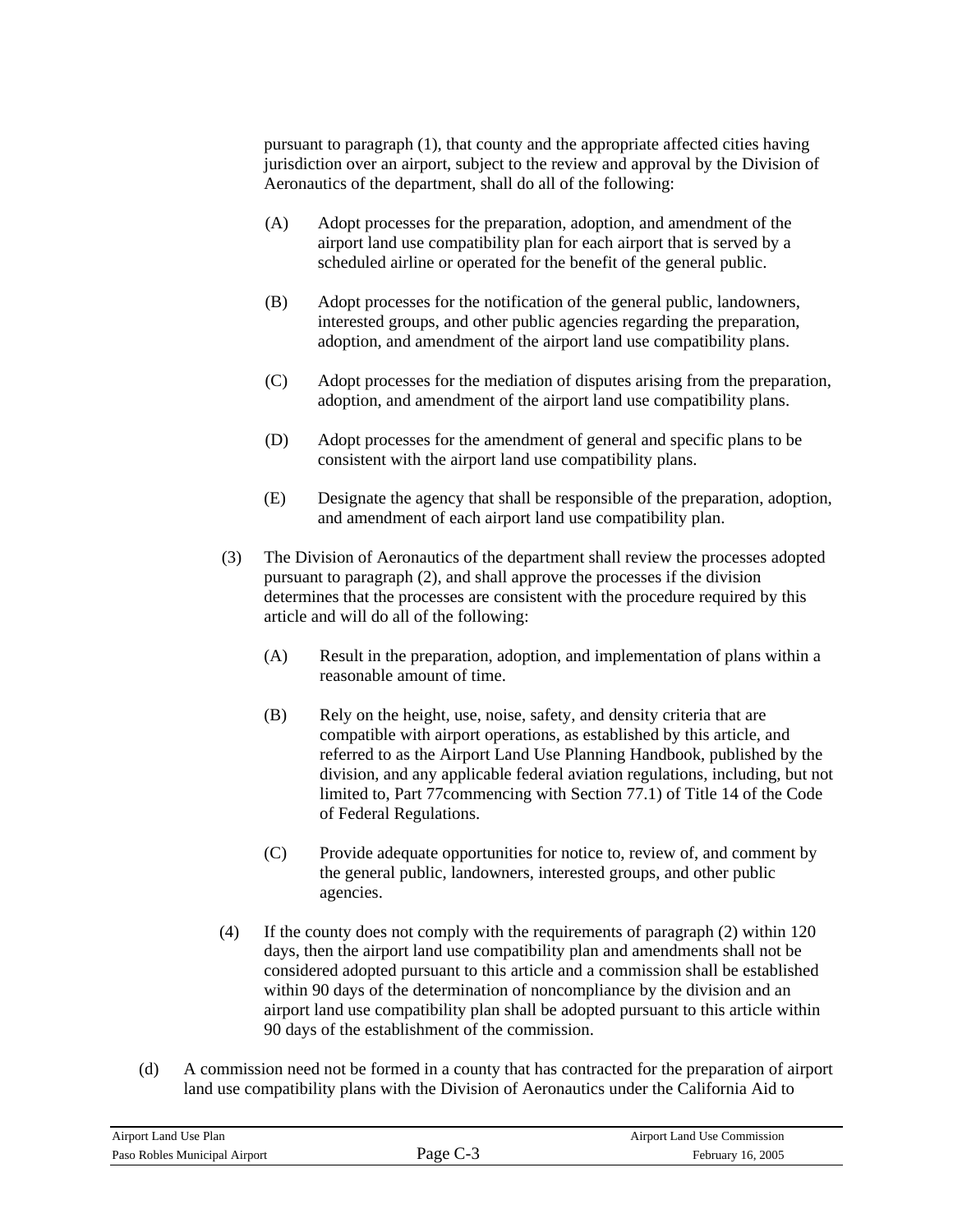Airports Program (Title 21 commencing with Section 4050) of the California Code of Regulations), Project Ker-VAR 90-1, and that submits all of the following information to the Division of Aeronautics for review and comment that the county and the cities affected by the airports within the county, as defined by the airport land use compatibility plans:

- (1) Agree to adopt and implement the airport land use compatibility plans that have been developed under contract.
- (2) e Incorporated the height, use, noise, safety, and density criteria that are compatibl with airport operations as established by this article, and referred to as the Airport Land Use Planning Handbook, published by the division, and any applicable federal aviation regulations, including, but not limited to, Part 77 (commencing . general and specific plans for the county and for each affected city with Section 77.1) of Title 14 of the Code of Federal Regulations as part of the
- a commission shall be established in accordance with this article. (3) If the county does not comply with this subdivision on or before May 1, 1995, then
- $(e.)$  (1) A commission need not be formed in a county if all of the following conditions are met:
	- (A) The county has only one public use airport that is owned by a city.
	- (B) ) The county and the affected city adopt the elements in paragraph (2) (i of subdivision (d), as part of their general and specific plans for the county and the affected city.
		- $(ii)$ the Division of Aeronautics. If the county and the affected city do not submit the elements specified in paragraph (2) of subdivision (d), on or before May 1, 1996, then a commission shall be established in accordance with this article. The general and specific plans shall be submitted, upon adoption, to

# **21670.2.**

- (a) this planning, an appeal may be made to the county regional planning commission by any public agency involved. The action taken by the county regional planning commission on an Sections 21670 and 21670.1 do not apply to the County of Los Angeles. In that county, the county regional planning commission has the responsibility for coordinating the airport planning of public agencies within the county. In instances where impasses result relative to appeal may be overruled by a four-fifths vote of the governing body of a public agency whose planning led to the appeal.
- (b) By January 1, 1992, the county regional planning commission shall adopt the airport land use compatibility plans required pursuant to Section 21675.
- $(c)$ January 1, 1992. If the airport land use compatibility plans required pursuant to Section 21675 are not adopted by the county regional planning commission by January 1, 1992, Sections Sections 21675.1, 21675.2, and 21679.5 do not apply to the County of Los Angeles until

| Airport Land Use Plan         |           | Airport Land Use Commission |
|-------------------------------|-----------|-----------------------------|
| Paso Robles Municipal Airport | age<br>-4 | February 16, 2005           |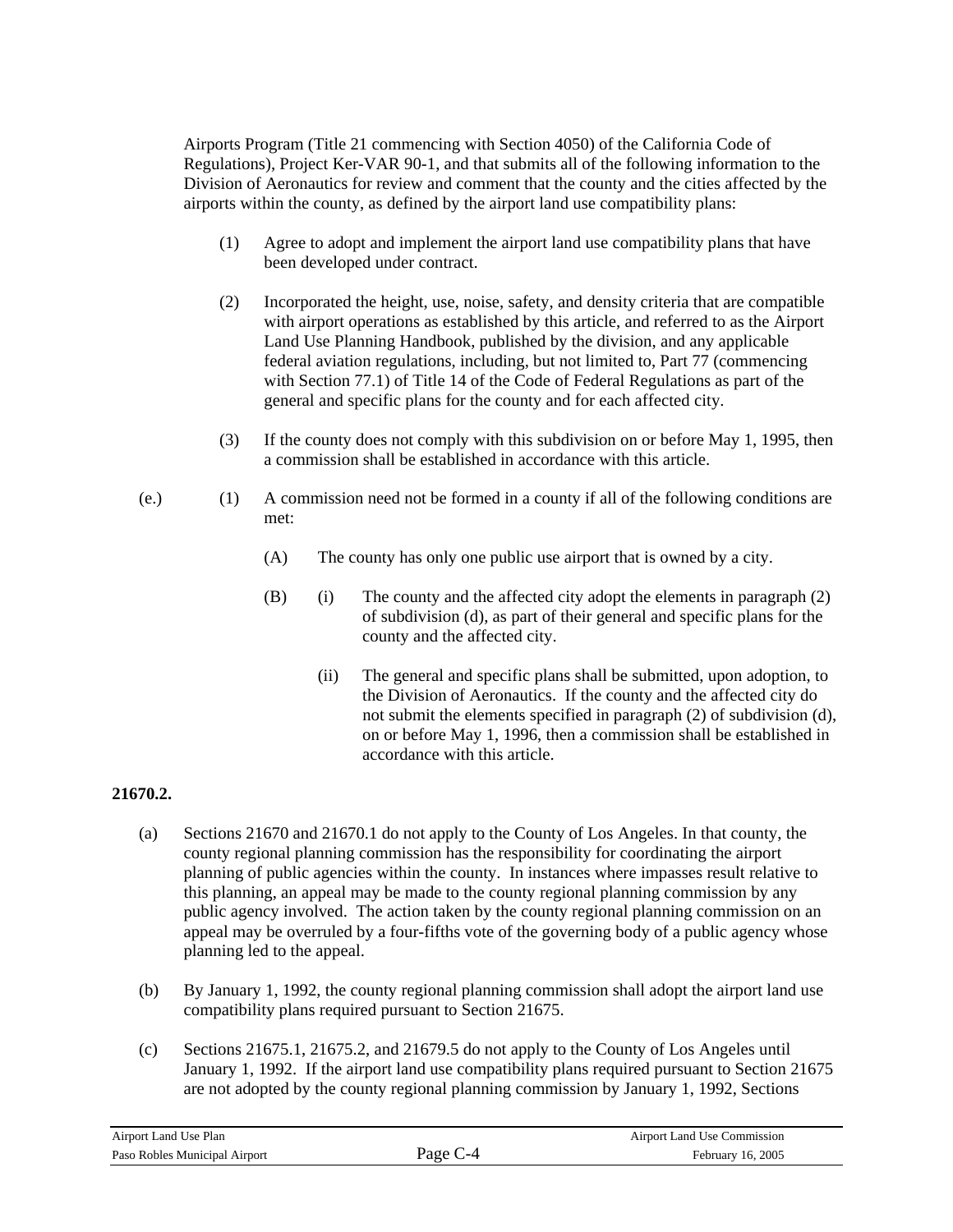21675.1 and 21675.2 shall apply to the County of Los Angeles until the airport land use compatibility plans are adopted.

#### **21670.3**

- (a) Sections 21670 and 21670.1 do not apply to the County of San Diego. In that county, the San Diego County Regional Airport Authority, as established pursuant to Section 170002, is responsible for coordinating the airport planning of public agencies within the county and shall, on or before June 30, 2005, after reviewing the existing comprehensive land use plan adopted pursuant to Section 21675, adopt a comprehensive land use plan.
- (b) Any comprehensive land use plan developed pursuant to Section 21675 and adopted pursuant to Section 21675.1 by the San Diego Association of Governments shall remain in effect until June 30, 2005, unless the San Diego County Regional Airport Authority adopts a plan prior to that date pursuant to subdivision (a).

#### **21670.4**

- (a) As used in this section, "intercounty airport" means any airport bisected by a county line through its runways, runway protection zones, inner safety zones, inner turning zones, outer Planning Handbook and referenced in the airport land use compatibility plan formulated under safety zones, or sideline safety zones, as defined by the department' s Airport Land Use Section 21675.
- (b) It is the purpose of this section to provide the opportunity to establish a separate airport land use commission so that an intercounty airport may be served by a single airport land use planning agency, rather than having to look separately to the airport land use commissions of the affected counties.
- (c) In addition to the airport land use commissions created under Section 21670 or the alternatives established under Section 21670.1, for their respective counties, the boards of supervisors and city selection committees for the affected counties, by independent majority vote of each county's two delegations, for any intercounty airport, may do either of the following:
	- (1) Establish a single separate airport land use commission for that airport. That commission shall consist of seven members to be selected as follows:
		- $(A)$  One representing the cities in each of the counties, appointed by that county's city selection committee.
		- (B) supervisors of each county. One representing each of the counties, appointed by the board of
		- committee comprised of the managers of all the public airports within that (C) One from each county having expertise in aviation, appointed by a selection county.
		- (D) One representing the general public, appointed by the other six members of the commission.

| Airport Land Use Plan         |        | Airport Land Use Commission |
|-------------------------------|--------|-----------------------------|
| Paso Robles Municipal Airport | rage t | February 16, 2005           |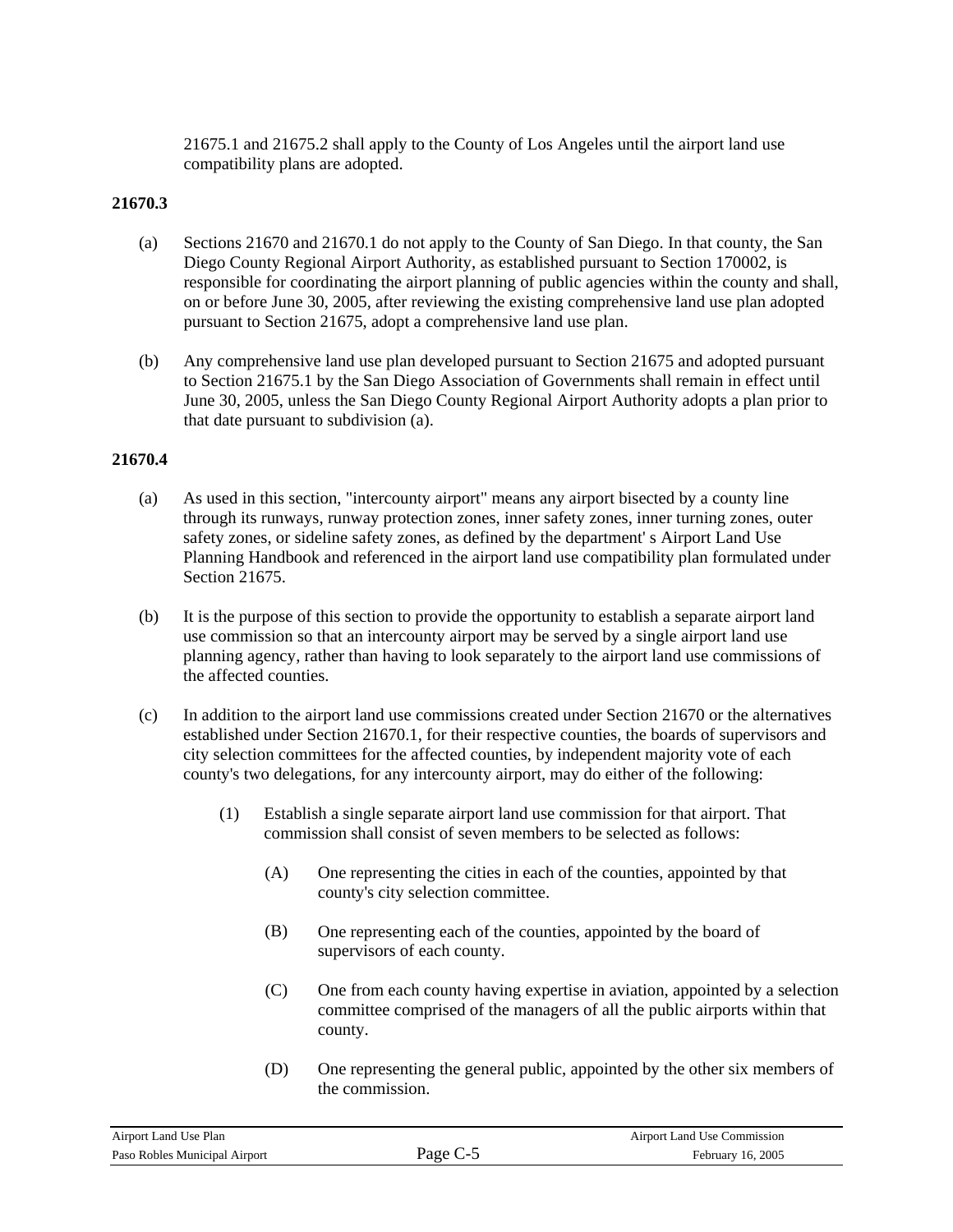(2) In accordance with subdivision (a) or (b) of Section 21670.1, designate an existing appropriate entity as that airport's land use commission.

# **21671.**

district in another county or by another county, one of the representatives provided by paragraph (1) of subdivision (b) of Section 21670 shall be appointed by the city selection committee of mayors of the cities of the county in which the owner of that airport is located, and one of the representatives provided by paragraph (2) of subdivision (b) of Section 21670 shall be appointed by the board of supervisors of the county in which the owner of that airport is located. In any county where there is an airport operated for the general public, which is owned by a city or

# **21671.5.**

- (a) member may be removed at any time and without cause by the body appointing that member. The expiration date of the term of office of each member shall be the first Monday in May in the year in which that member's term is to expire. Any vacancy in the membership of the commission shall be filled for the unexpired term by appointment by the body which originally appointed the member whose office has become vacant. The chairperson of the commission Except for the terms of office of the members of the first commission, the term of office of each member shall be four years and until the appointment and qualification of his or her successor. The members of the first commission shall classify themselves by lot so that the term of office of one member is one year, of two members is two years, of two members is three years, and of two members is four years. The body that originally appointed a member whose term has expired shall appoint his or her successor for a full term of four years. Any shall be selected by the members thereof.
- (b) Compensation, if any, shall be determined by the board of supervisors.
- operating expenses of the commission shall be a county charge. (c) Staff assistance, including the mailing of notices and the keeping of minutes and necessary quarters, equipment, and supplies shall be provided by the county. The usual and necessary
- (d) Notwithstanding any other provisions of this article, the commission shall not employ any personnel either as employees or independent contractors without the prior approval of the board of supervisors.
- (e) he commission shall meet at the call of the commission chairperson or at the request of the T majority of the commission members. A majority of the commission members shall constitute a quorum for the transaction of business. No action shall be taken by the commission except by the recorded vote of a majority of the full membership.
- (f) e The commission may establish a schedule of fees necessary to comply with this article. Thos estimated reasonable cost of providing the service, and shall be imposed pursuant to Section 66016 of the Government Code. Except as provided in subdivision after June 30, 1991, a fees shall be charged to the proponents of actions, regulations, or permits, shall not exceed the commission that has not adopted the airport land use compatibility plan required by Section 21675 shall not charge fees pursuant to this subdivision until the commission adopts the plan.

| Airport Land Use Plan         |          | <b>Airport Land Use Commission</b> |
|-------------------------------|----------|------------------------------------|
| Paso Robles Municipal Airport | Page C-6 | February 16, 2005                  |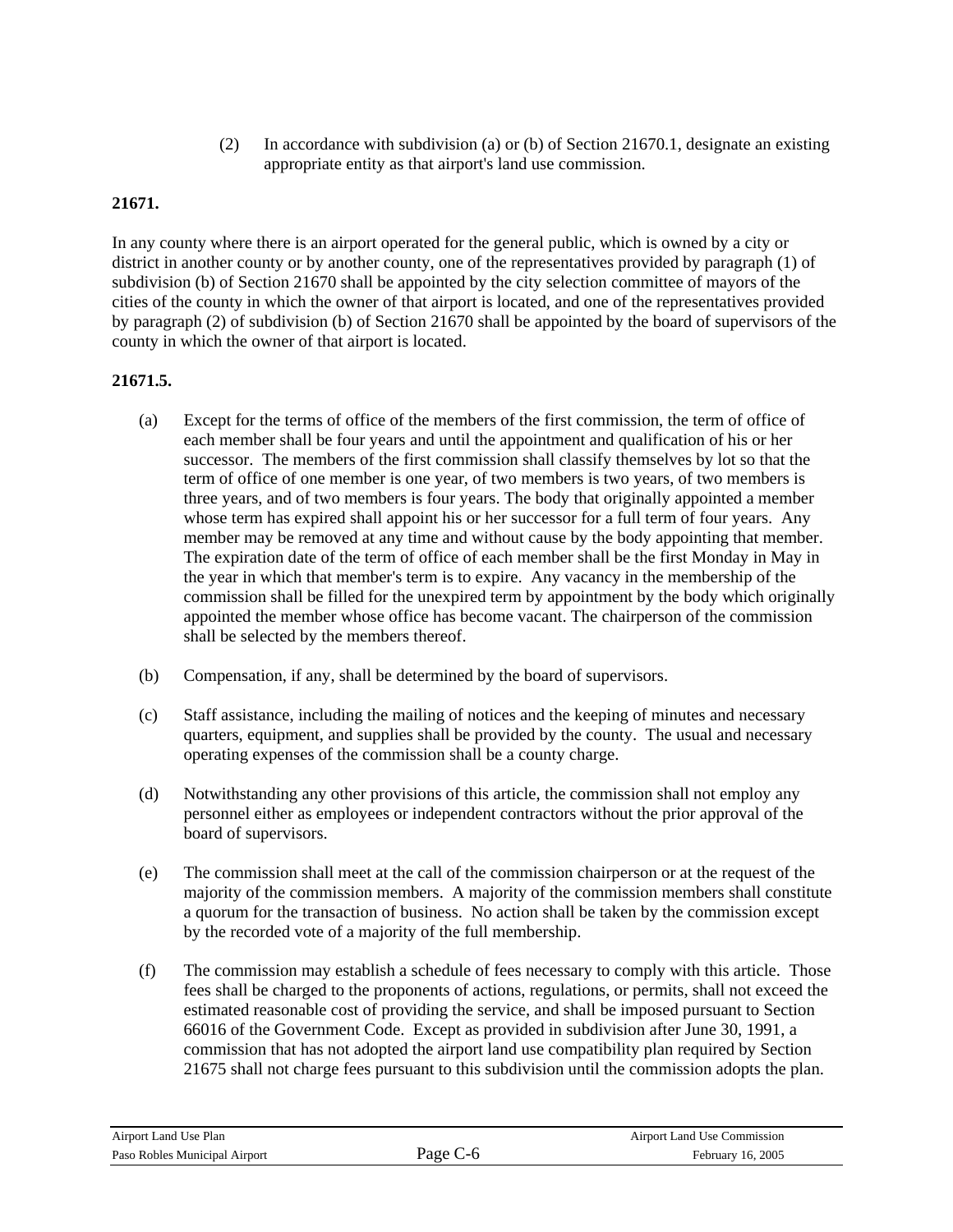(g) compatibility plans for at least one-half of all public use airports in the county, the commission may continue to charge fees necessary to comply with this article until June 30, 1992, and, if the airport land use compatibility plans are complete by that date, may continue charging fees after June 30, 1992. If the airport land use compatibility plans are not complete by June 30, In any county that has undertaken by contract or otherwise completed airport land use 1992, the commission shall not charge fees pursuant to subdivision (f) until the commission adopts the land use plans.

## **1672. 2**

Each commission shall adopt rules and regulations with respect to the temporary disqualification of its members from participating in the review or adoption of a proposal because of conflict of interest and with respect to appointment of substitute members in such cases.

## **21673.**

In any county not having a commission or a body designated to carry out the responsibilities of a ommission, any owner of a public airport may initiate proceedings for the creation of a commission by c therefore to the satisfaction of the board of supervisors. presenting a request to the board of supervisors that a commission be created and showing the need

#### **216 74.**

The commission has the following powers and duties, subject to the limitations upon its jurisdiction set forth in Section 21676:

- (a) in the vicinity of existing airports to the extent that the land in the vicinity of those airports is not already devoted to incompatible uses. To assist local agencies in ensuring compatible land uses in the vicinity of all new airports and
- (b) To coordinate planning at the state, regional, and local levels so as to provide for the orderly development of air transportation, while at the same time protecting the public health, safety, and welfare.
- (c) To prepare and adopt an airport land use compatibility plan pursuant to Section 21675.
- (d) To review the plans, regulations, and other actions of local agencies and airport operators pursuant to Section 21676.
- (e) The powers of the commission shall in no way be construed to give the commission jurisdiction over the operation of any airport.
- (f) In order to carry out its responsibilities, the commission may adopt rules and regulations consistent with this article.

## **21674.5.**

(a) The Department of Transportation shall develop and implement a program or programs to assist in the training and development of the staff of airport land use commissions, after

| Airport Land Use Plan         |                      | Airport Land Use Commission |
|-------------------------------|----------------------|-----------------------------|
| Paso Robles Municipal Airport | Page C- <sup>-</sup> | February 16, 2005           |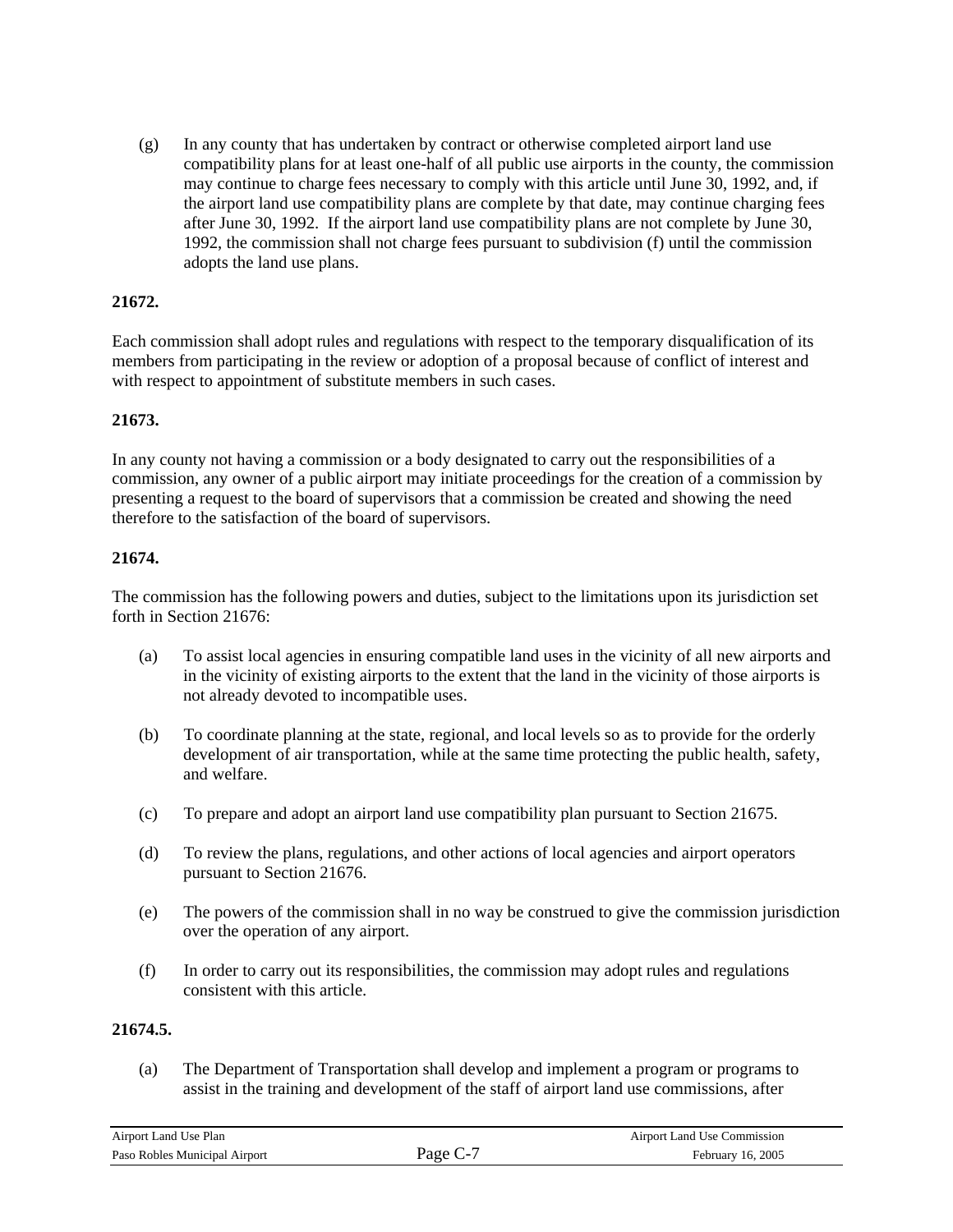consulting with airport land use commissions, cities, counties, and other appropriate public entities.

- (b) The training and development program or programs are intended to assist the staff of airport land use commissions in addressing high priority needs, and may include, but need not be limited to, the following:
	- ) The establishment of a process for the development and adoption of airport land use (1 compatibility plans.
	- (2) The development of criteria for determining airport land use planning boundaries.
	- (3) use compatibility plans. The identification of essential elements that should be included in the airport land
	- (4) Appropriate criteria and procedures for reviewing proposed developments and determining whether proposed developments are compatible with the airport use.
	- (5) Any other organizational, operational, procedural, or technical responsibilities and functions that the department determines to be appropriate to provide to commission staff and for which it determines there is a need for staff training or development.
- (d) The department may provide training and development programs for airport land use commission staff pursuant to this section by any means it deems appropriate. Those programs may be presented in any of the following ways:
	- ) By offering formal courses or training programs. (1
	- ) By sponsoring or assisting in the organization and sponsorship of conferences,  $(2)$ seminars, or other similar events.
	- (3) By producing and making available written information.
	- (4) Any other feasible method of providing information and assisting in the training and development of airport land use commission staff.

# **21674.7.**

- (a) n airport land use commission that formulates, adopts, or amends an airport land use A 21674.5 and referred to as the Airport Land Use Planning Handbook published by the Division compatibility plan shall be guided by information prepared and updated pursuant to Section of Aeronautics of the Department of Transportation.
- (b) criteria that are compatible with airport operations, as established by this article, and referred to It is the intent of the Legislature to discourage incompatible land uses near existing airports. Therefore, prior to granting permits for the renovation or remodeling of an existing building, structure, or facility, and before the construction of a new building, it is the intent of the Legislature that local agencies shall be guided by the height, use, noise, safety, and density

| Airport Land Use Plan         |          | Airport Land Use Commission |
|-------------------------------|----------|-----------------------------|
| Paso Robles Municipal Airport | Page C-8 | February 16, 2005           |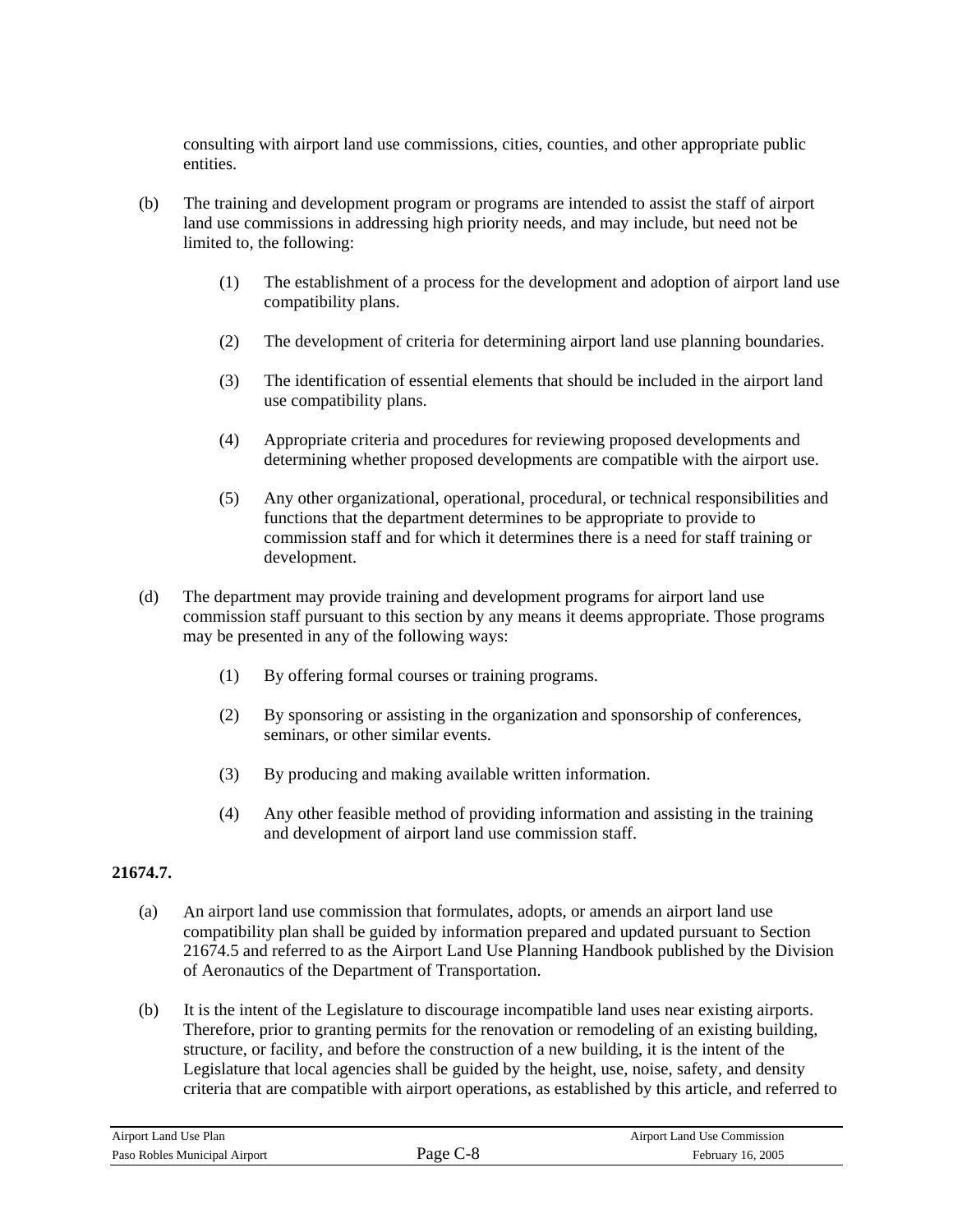federal aviation regulations, including, but not limited to, Part 77 (commencing with Section 77.1) of Title 14 of the Code of Federal Regulations, to the extent that the criteria has been incorporated into the plan prepared by a commission pursuant to Section 21675. This subdivision does not limit the jurisdiction of a commission as established by this article. This subdivision does not limit the authority of local agencies to overrule commission actions or as the Airport Land Use Planning Handbook, published by the division, and any applicable recommendations pursuant to Sections 21676, 21676.5, or 21677.

#### **21675.**

- (a) jurisdiction of the commission, and will safeguard the general welfare of the inhabitants within Division of Aeronautics of the Department of Transportation, that reflects the anticipated growth of the airport during at least the next 20 years. In formulating a land use plan, the building standards, including soundproofing adjacent to airports, within the planning area. The comprehensive land use plan shall be reviewed as often as necessary in order to accomplish its Each commission shall formulate a comprehensive land use plan that will provide for the orderly growth of each public airport and the area surrounding the airport within the the vicinity of the airport and the public in general. The commission plan shall include and shall be based on a long-range master plan or an airport layout plan, as determined by the commission may develop height restrictions on buildings, specify use of land, and determine purposes, but shall not be amended more than once in any calendar year.
- (b) The commission shall include, within its plan formulated pursuant to subdivision (a), the area within the jurisdiction of the commission surrounding any military airport for all of the standards in the Air Installation Compatible Use Zone prepared for that military airport. This subdivision does not give the commission any jurisdiction or authority over the territory or purposes specified in subdivision (a). The plan shall be consistent with the safety and noise operations of any military airport.
- (c) he planning boundaries shall be established by the commission after hearing and consultation T with the involved agencies.
- (d) The commission shall submit to the Division of Aeronautics of the department one copy of the plan and each amendment to the plan.
- (e) If a comprehensive land use plan does not include the matters required to be included pursuant to this article, the Division of Aeronautics of the department shall notify the commission responsible for the plan.

## **21675.1.**

- (a) By June 30, 1991, each commission shall adopt the airport land use compatibility plan required pursuant to Section 21675, except that any county that has undertaken by contract or otherwise completed airport land use compatibility plans for at least one-half of all public use airports in the county, shall adopt that airport land use compatibility plan on or before June 30, 1992.
- (b) commission for review and approval. Before the commission approves or disapproves any Until a commission adopts an airport land use compatibility plan, a city or county shall first submit all actions, regulations, and permits within the vicinity of a public airport to the

| Airport Land Use Plan         |          | Airport Land Use Commission |
|-------------------------------|----------|-----------------------------|
| Paso Robles Municipal Airport | Page C-9 | February 16, 2005           |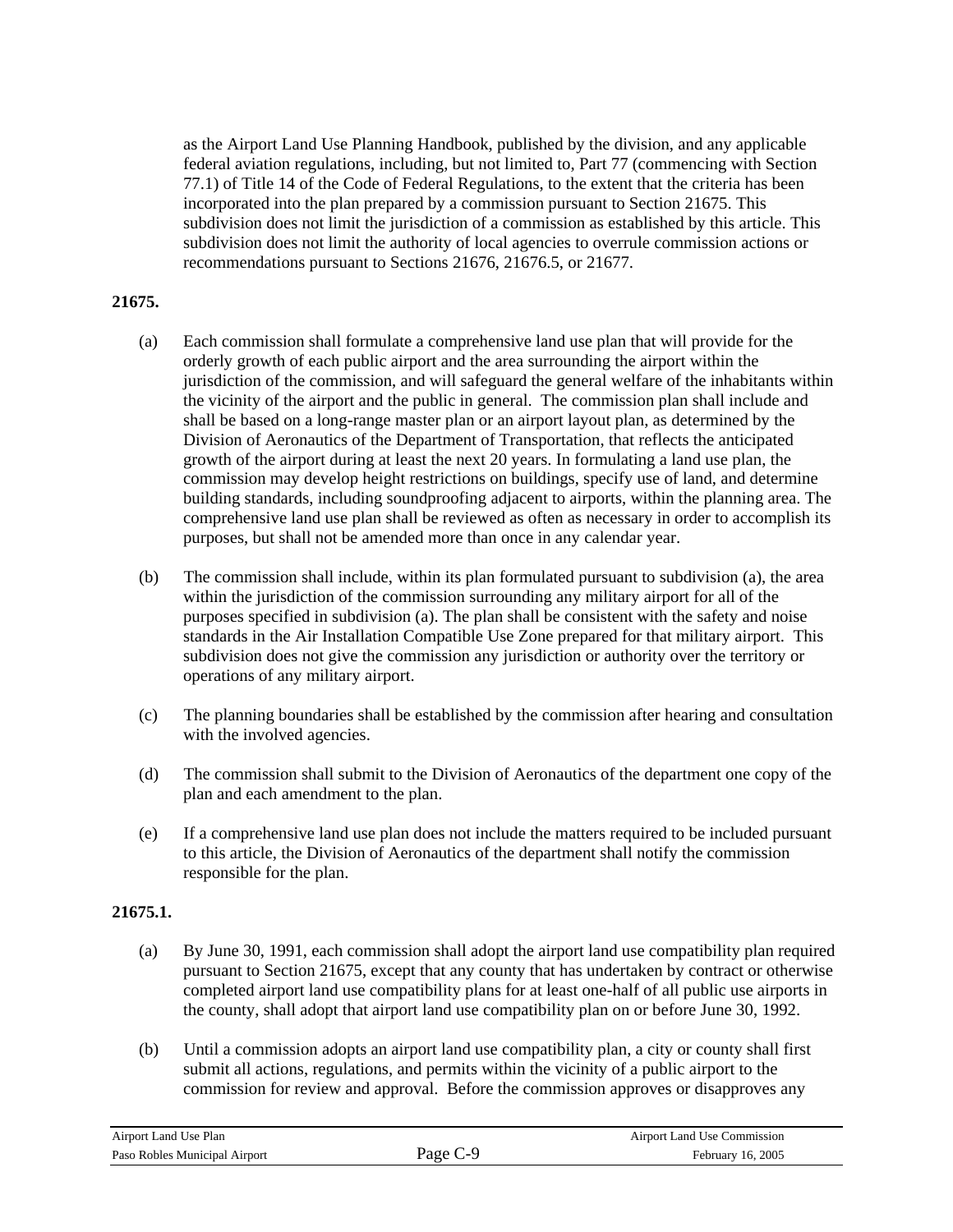actions, regulations, or permits, the commission shall give public notice in the same manner as section, "vicinity" means land that will be included or reasonably could be included within the airport land use compatibility plan. If the commission has not designated a study area for the airport land use compatibility plan, then "vicinity" means land within two miles of the boundary o f a public airport. the city or county is required to give for those actions, regulations, or permits. As used in this

- (c) The commission may approve an action, regulation, or permit if it finds, based on substantial evidence in the record, all of the following:
	- (1) The commission is making substantial progress toward the completion of the airport land use compatibility plan.
	- (2) There is a reasonable probability that the action, regulation, or permit will be consistent with the airport land use compatibility plan being prepared by the commission.
	- future adopted airport land use compatibility plan if the action, regulation, or permit is ultimately inconsistent with the airport land use compatibility plan. (3) There is little or no probability of substantial detriment to or interference with the
- (d) city or county. The city or county may overrule the commission, by a two-thirds vote of its governing body, if it makes specific findings that the proposed action, regulation, or permit is If the commission disapproves an action, regulation, or permit, the commission shall notify the consistent with the purposes of this article, as stated in Section 21670.
- (e) relieve the city or county from further compliance with this article after the commission adopts the airport land use compatibility plan. If a city or county overrules the commission pursuant to subdivision (d), that action shall not
- (f) publicly owned airport that the city or county does not operate, the operator of the airport is not liable for damages to property or personal injury resulting from the city's or county's decision to proceed with the action, regulation, or permit. If a city or county overrules the commission pursuant to subdivision (d) with respect to a
- (g) A commission may adopt rules and regulations that exempt any ministerial permit for singlefamily dwellings from the requirements of subdivision (b) if it makes the findings required pursuant to subdivision (c) for the proposed rules and regulations, except that the rules and regulations may not exempt either of the following:
	- ) More than two single-family dwellings by the same applicant within a subdivision prior to June 30, 1991.  $(1)$
	- (2) Single-family dwellings in a subdivision where 25 percent or more of the parcels are undeveloped.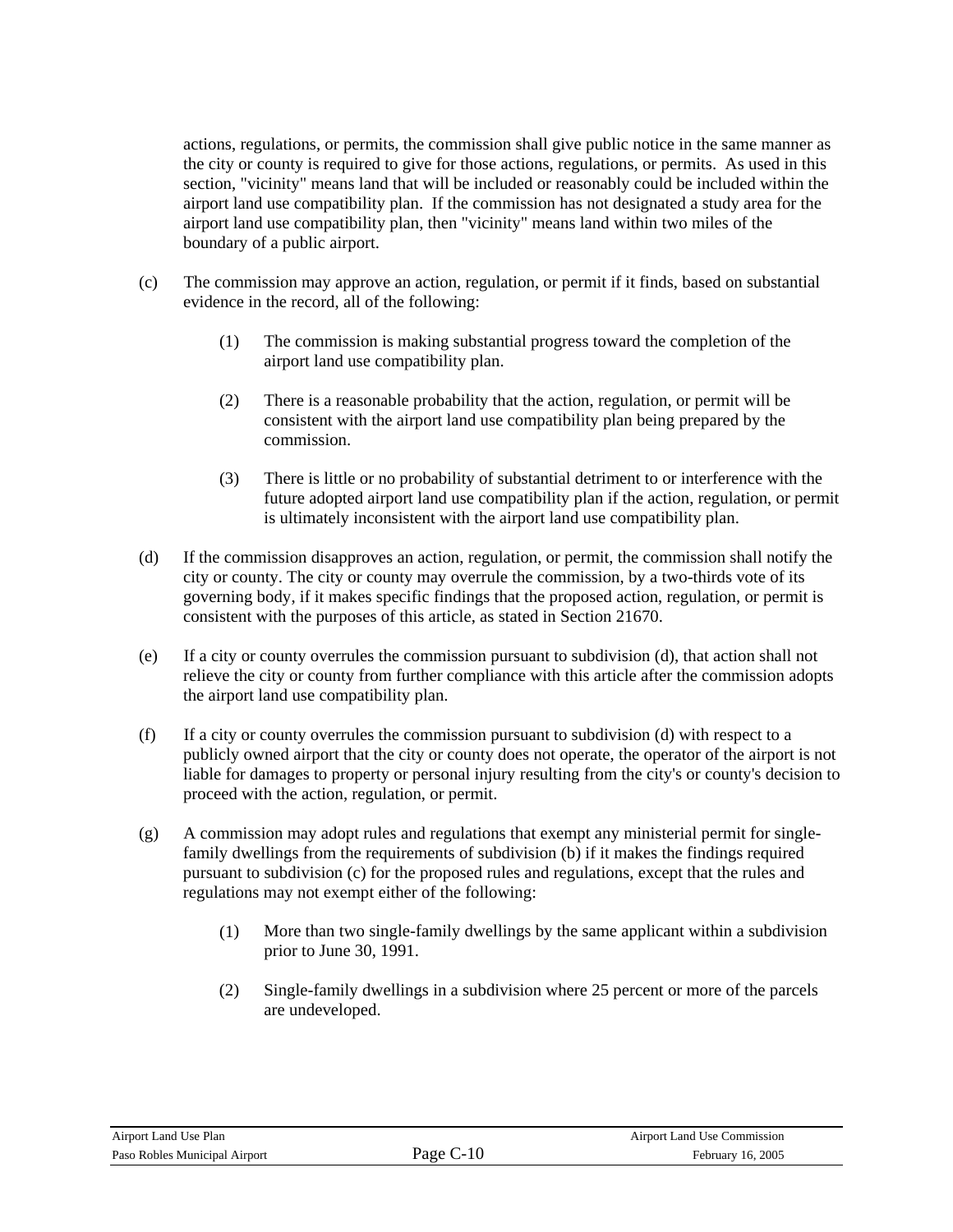# **21675.2.**

- (a) If a commission fails to act to approve or disapprove any actions, regulations, or permits within compel the commission to act, and the court shall give the proceedings preference over all other 60 days of receiving the request pursuant to Section 21675.1, the applicant or his or her representative may file an action pursuant to Section 1094.5 of the Code of Civil Procedure to actions or proceedings, except previously filed pending matters of the same character.
- (b) The action, regulation, or permit shall be deemed approved only if the public notice required by commission of the intent to provide public notice pursuant to this subdivision, then, not earlier may provide the required public notice. If the applicant chooses to provide public notice, that notice shall include a description of the proposed action, regulation, or permit substantially similar to the descriptions which are commonly used in public notices by the commission, the location of any proposed development, the application number, the name and address of the the commission has not acted within 60 days. If the applicant has provided the public notice specified in this subdivision, the time limit for action by the commission shall be extended to 0 days after the public notice is provided. If the applicant provides notice pursuant to this 6 this subdivision has occurred. If the applicant has provided seven days advance notice to the than the date of the expiration of the time limit established by Section 21675.1, an applicant commission, and a statement that the action, regulation, or permit shall be deemed approved if section, the commission shall refund to the applicant any fees which were collected for providing notice and which were not used for that purpose.
- Failure of an applicant to submit complete or adequate information pursuant to Sections 65943 to 65946, inclusive, of the Government Code, may constitute grounds for disapproval of (c) actions, regulations, or permits.
- (d) Nothing in this section diminishes the commission's legal responsibility to provide, where applicable, public notice and hearing before acting on an action, regulation, or permit.

## **21676.**

(a) plan or plans are consistent or inconsistent with the airport land use compatibility plan. If the proposed action is consistent with the purposes of this article stated in Section 21670. At least 45 days prior to the decision to overrule the commission, the local agency governing body shall provide the commission and the division a copy of the proposed decision and findings. The commission and the division may provide comments to the local agency governing body within agency governing body. The local agency governing body shall include comments from the Each local agency whose general plan includes areas covered by an airport land use compatibility plan shall, by July 1, 1983, submit a copy of its plan or specific plans to the airport land use commission. The commission shall determine by August 31, 1983, whether the plan or plans are inconsistent with the airport land use compatibility plan, the local agency shall be notified and that local agency shall have another hearing to reconsider its airport land use compatibility plans. The local agency may propose to overrule the commission after the hearing by a two-thirds vote of its governing body if it makes specific findings that the 30 days of receiving the proposed decision and findings. If the commission or the division's comments are not available within this time limit, the local agency governing body may act without them. The comments by the division or the commission are advisory to the local commission and the division in the final record of any final decision to overrule the

| Airport Land Use Plan         |             | <b>Airport Land Use Commission</b> |
|-------------------------------|-------------|------------------------------------|
| Paso Robles Municipal Airport | Page $C-11$ | February 16, 2005                  |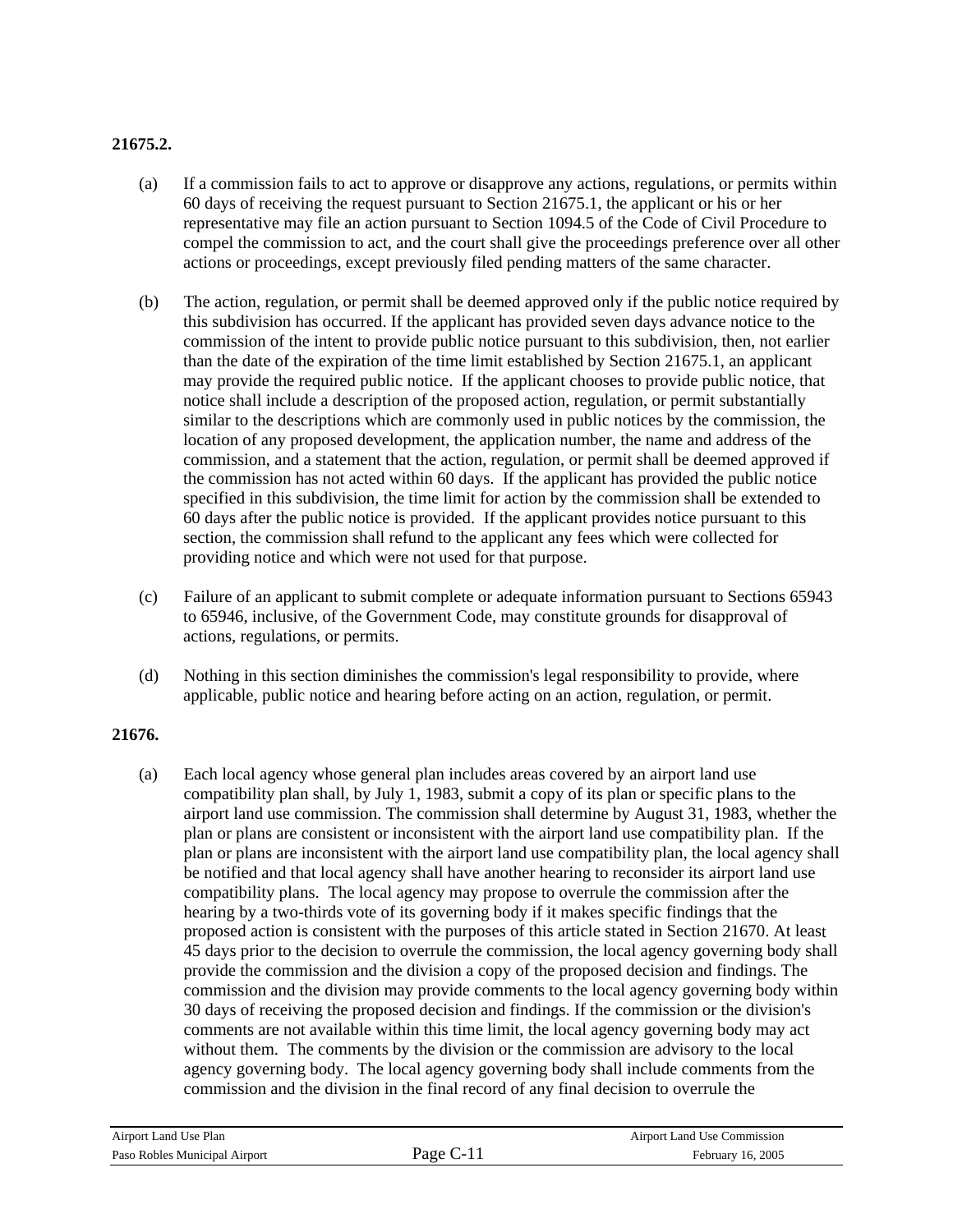commission, which may only be adopted by a two-thirds vote of the governing body.

- (b) zoning ordinance or building regulation within the planning boundary established by the airport land use commission pursuant to Section 21675, the local agency shall first refer the proposed overrule the commission, the local agency governing body shall provide the commission and the division a copy of the proposed decision and findings. The commission and the division may provide comments to the local agency governing body within 30 days of receiving the proposed decision and findings. If the commission or the division's comments are not available within this time limit, the local agency governing body may act without them. The comments Prior to the amendment of a general plan or specific plan, or the adoption or approval of a action to the commission. If the commission determines that the proposed action is inconsistent with the commission's plan, the referring agency shall be notified. The local agency may, after a public hearing, propose to overrule the commission by a two-thirds vote of its governing body if it makes specific findings that the proposed action is consistent with the purposes of this article stated in Section 21670. At least 45 days prior to the decision to by the division or the commission are advisory to the local agency governing body. The local agency governing body shall include comments from the commission and the division in the public record of any final decision to overrule the commission, which may only be adopted by a two-thirds vote of the governing body.
- (c) public agency may, after a public hearing, propose to overrule the commission by a two-thirds to overrule the commission, the public agency governing body shall provide the commission and the division a copy of the proposed decision and findings. The commission and the division proposed decision and findings. If the commission or the division's comments are not available within this time limit, the public agency governing body may act without them. The comments by the division or the commission are advisory to the public agency governing body. The public agency governing body shall include comments from the commission and the division in the final decision to overrule the commission, which may only be adopted by a two-thirds vote of the governing body. Each public agency owning any airport within the boundaries of an airport land use compatibility plan shall, prior to modification of its airport master plan, refer any proposed change to the airport land use commission. If the commission determines that the proposed action is inconsistent with the commission's plan, the referring agency shall be notified. The vote of its governing body if it makes specific findings that the proposed action is consistent with the purposes of this article stated in Section 21670. At least 45 days prior to the decision may provide comments to the public agency governing body within 30 days of receiving the
- (d) Each commission determination pursuant to subdivision (b) or (c) shall be made within 60 days from the date of referral of the proposed action. If a commission fails to make the determination within that period, the proposed action shall be deemed consistent with the airport land use compatibility plan.

## **21676.5.**

(a) overruled the commission by a two-thirds vote of its governing body after making specific Section 21670, the commission may require that the local agency submit all subsequent actions, If the commission finds that a local agency has not revised its general plan or specific plan or findings that the proposed action is consistent with the purposes of this article as stated in regulations, and permits to the commission for review until its general plan or specific plan is

| Airport Land Use Plan         |             | Airport Land Use Commission |
|-------------------------------|-------------|-----------------------------|
| Paso Robles Municipal Airport | <i>Page</i> | February 16, 2005           |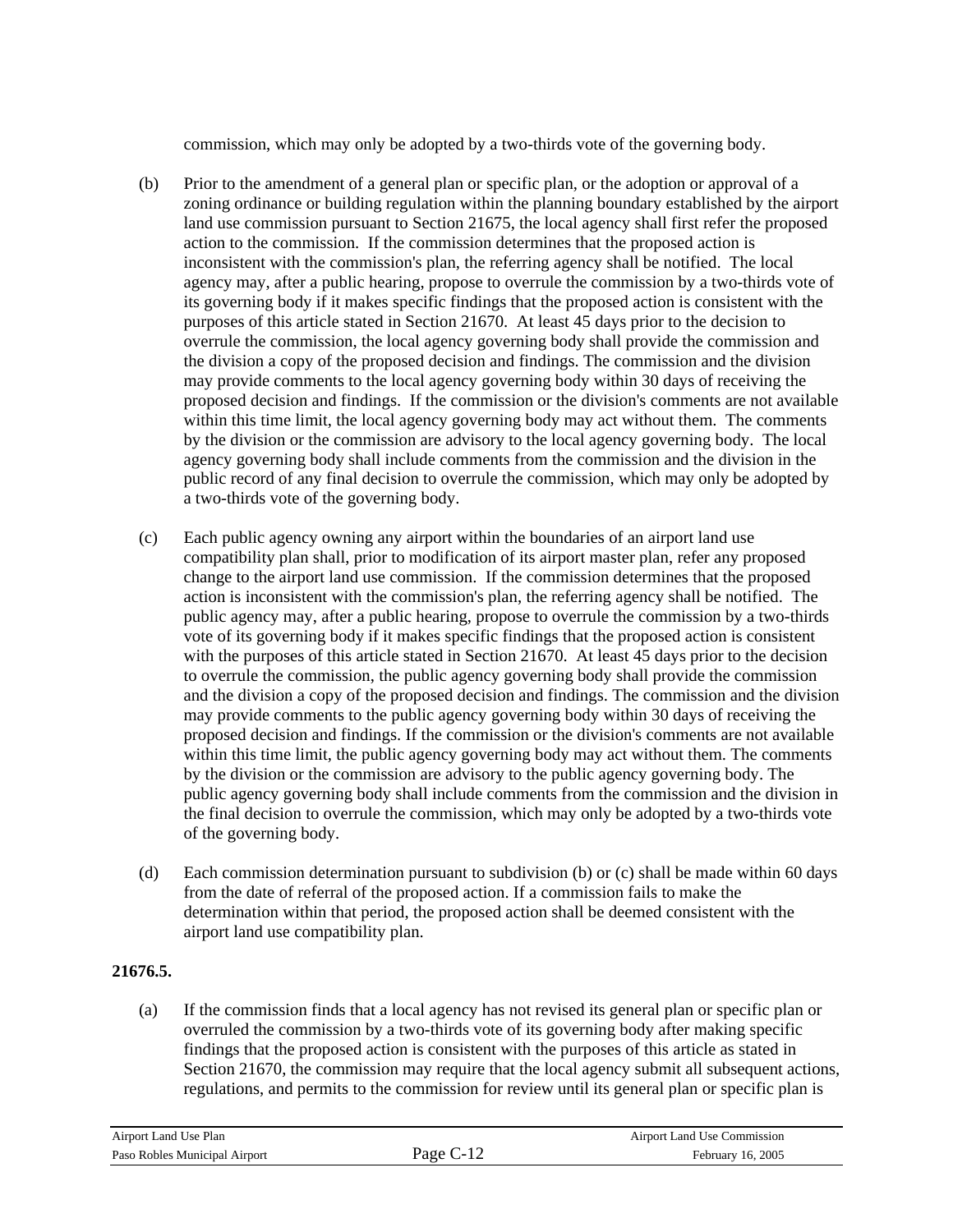consistent with the purposes of this article as stated in Section 21670. At least 45 days prior to the decision to overrule the commission, the local agency governing body shall provide the and the division may provide comments to the local agency governing body within 30 days of receiving the proposed decision and findings. If the commission or the division's comments are not available within this time limit, the local agency governing body may act without them. The comments by the division or the commission are advisory to the local agency governing body. The local agency governing body shall include comments from the commission and the division in the final decision to overrule the commission, which may only be adopted by a tworevised or the specific findings are made. If, in the determination of the commission, an action, regulation, or permit of the local agency is inconsistent with the airport land use compatibility plan, the local agency shall be notified and that local agency shall hold a hearing to reconsider its plan. The local agency may propose to overrule the commission after the hearing by a twothirds vote of its governing body if it makes specific findings that the proposed action is commission and the division a copy of the proposed decision and findings. The commission thirds vote of the governing body.

commission pursuant to subdivision (a), the proposed action of the local agency shall not be (b) Whenever the local agency has revised its general plan or specific plan or has overruled the subject to further commission review, unless the commission and the local agency agree that individual projects shall be reviewed by the commission.

## **21677.**

Marin may overrule the Marin County Airport Land Use Commission by a majority vote of its governing body. At least 45 days prior to the decision to overrule the commission, the public agency governing body shall provide the commission and the division a copy of the proposed decision and findings. The ommission and the division may provide comments to the public agency governing body within 30 days c of receiving the proposed decision and findings. If the commission or the division's comments are not final decision to overrule the commission, which may be adopted by a majority vote of the governing body. Notwithstanding the two-thirds vote required by Section 21676, any public agency in the County of available within this time limit, the public agency governing body may act without them. The comments by the division or the commission are advisory to the public agency governing body. The public agency governing body shall include comments from the commission and the division in the public record of the

# **1678. 2**

With resp ect to a publicly owned airport that a public agency does not operate, if the public agency pursuant t o Section 21676, 21676.5, or 21677 overrules a commission's action or recommendation, the operator o f the airport shall be immune from liability for damages to property or personal injury caused by or resu lting directly or indirectly from the public agency's decision to overrule the commission's action or recomm endation.

## **21679.**

(a) assume the responsibilities of an airport land use commission, or in which the commission or other designated body has not adopted an airport land use compatibility plan, an interested party may initiate proceedings in a court of competent jurisdiction to postpone the effective In any county in which there is no airport land use commission or other body designated to

| Airport Land Use Plan         |              | Airport Land Use Commission |
|-------------------------------|--------------|-----------------------------|
| Paso Robles Municipal Airport | age (<br>- - | February 16, 2005           |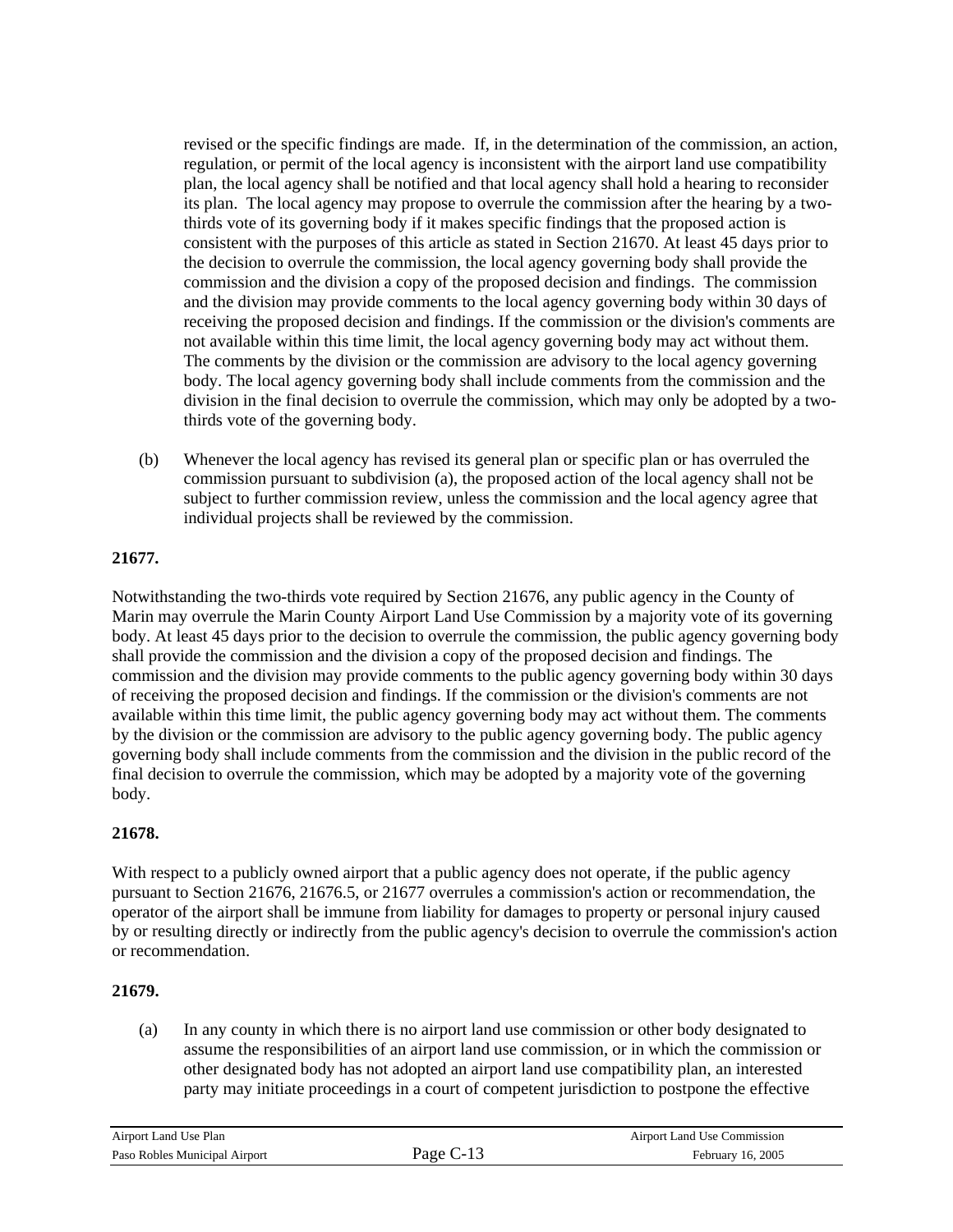date of a zoning change, a zoning variance, the issuance of a permit, or the adoption of a regulation by a local agency, that directly affects the use of land within one mile of the boundary of a public airport within the county.

- (b) The court m ay issue an injunction that postpones the effective date of the zoning change, zoning variance, permit, or regulation until the governing body of the local agency that took the action does one of the following:
	- $(1)$  In the case of an action that is a legislative act, adopts a resolution declaring that the proposed action is consistent with the purposes of this article stated in Section 21670.
	- $(2)$  In the case of an action that is not a legislative act, adopts a resolution making findings based on substantial evidence in the record that the proposed action is consistent with the purposes of this article stated in Section 21670.
	- Rescinds the action. (3)
	- (4) Amends its action to make it consistent with the purposes of this article stated in Section 21670, and complies with either paragraph (1) or (2), whichever is applicable.
- (c) The court shall not issue an injunction pursuant to subdivision (b) if the local agency that took the action demonstrates that the general plan and any applicable specific plan of the agency accomplishes the purposes of an airport land use compatibility plan as provided in Section 21675.
- Code, whichever is longer. (d) An action brought pursuant to subdivision (a) shall be commenced within 30 days of the decision or within the appropriate time periods set by Section 21167 of the Public Resources
- If the governing body of the local agency adopts a resolution pursuant to subdivision (b) with respect to a publicly owned airport that the local agency does not operate, the operator of the airport shall be immune from liability for damages to property or personal injury from the local (e) agency's decision to proceed with the zoning change, zoning variance, permit, or regulation.
- (f) boundary of the airport or any organization with a demonstrated interest in airport safety and As used in this section, "interested party" means any owner of land within two miles of the efficiency.

## **216 . 79.5**

(a) zoning change, a zoning variance, the issuance of a permit, or the adoption of a regulation by a local agency, directly affecting the use of land within one mile of the boundary of a public airport, shall be commenced in any county in which the commission or other designated body Until June 30, 1991, no action pursuant to Section 21679 to postpone the effective date of a has not adopted an airport land use compatibility plan, but is making substantial progress toward the completion of the airport land use compatibility plan.

| Airport Land Use Plan         | Airport Land Use Commission |
|-------------------------------|-----------------------------|
| Paso Robles Municipal Airport | February 16, 2005           |